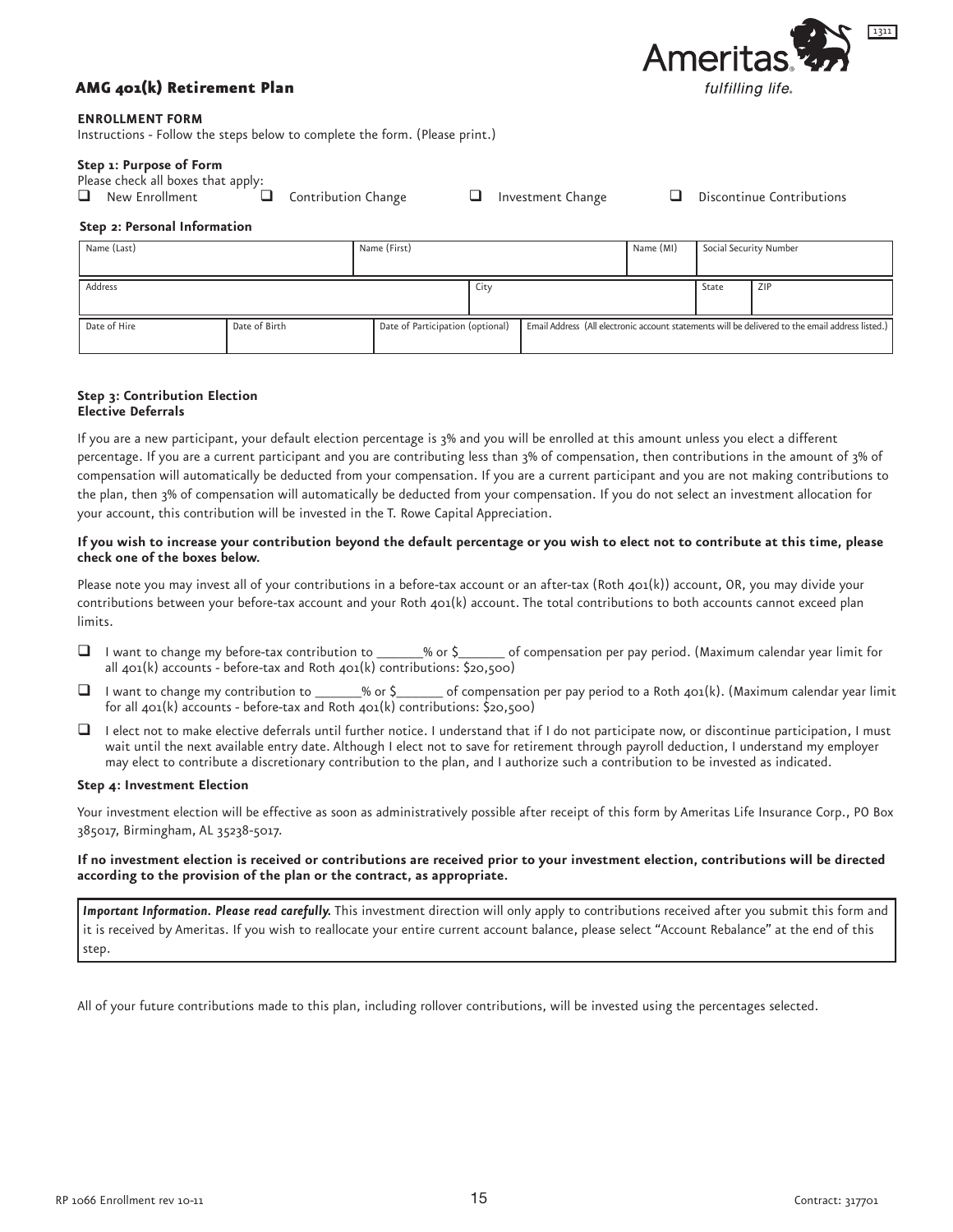Option 1: Target Retirement Funds. These portfolios are designed to invest solely in one option that most clearly matches your approximate retirement timeline.

- 100% American Century One Choice 2025 Portfolio
- 100% American Century One Choice 2030 Portfolio
- 100% American Century One Choice 2035 Portfolio
- 100% American Century One Choice 2040 Portfolio
- 100% American Century One Choice 2045 Portfolio
- 100% American Century One Choice 2050 Portfolio
- 100% American Century One Choice 2055 Portfolio
- 100% American Century One Choice 2060 Portfolio
- 100% American Century One Choice 2065 Portfolio 100% American Century One Choice In Retirement

If you select any one of the Target Retirement Funds above, please skip to the last step - Signature.

Option 2: Your Customized Investment Options. - (Must be in whole percentage increments and add up to 100%.)

| Target-Date                                                                                                                  | Large Growth                                              |
|------------------------------------------------------------------------------------------------------------------------------|-----------------------------------------------------------|
| % American Century One Choice 2025 Portfolio, R6 Class                                                                       | _% Alger Capital Appreciation, Class I-2                  |
| % American Century One Choice 2030 Portfolio, R6 Class                                                                       | ____% T. Rowe Price Blue Chip Growth Fund, I Class        |
| _% American Century One Choice 2035 Portfolio, R6 Class                                                                      | _______% Vanguard Growth Index, Admiral Shares            |
| We American Century One Choice 2040 Portfolio, R6 Class                                                                      |                                                           |
| _% American Century One Choice 2045 Portfolio, R6 Class                                                                      | Mid-Cap Value                                             |
| ______% American Century One Choice 2050 Portfolio, R6 Class                                                                 | _________% American Century Mid Cap Value Fund, R6 Class  |
| _% American Century One Choice 2055 Portfolio, R6 Class                                                                      |                                                           |
| ______% American Century One Choice 2060 Portfolio, R6 Class<br>______% American Century One Choice 2065 Portfolio, R6 Class | Mid-Cap Blend<br>___________% FMI Common Stock            |
| _% American Century One Choice In Retirement, R6                                                                             |                                                           |
|                                                                                                                              | Mid-Cap Growth                                            |
| Allocation--50% to 70% Equity                                                                                                | _% Carillon Eagle Mid Cap Growth Fund, Class R6           |
| ____% T. Rowe Price Capital Appreciation Fund, I Class                                                                       |                                                           |
|                                                                                                                              | <b>Small Value</b>                                        |
| Money Market - Taxable                                                                                                       | _% American Century Small Cap Value Fund, R6 Class        |
| 60 % Fidelity VIP Government Money Market Portfolio                                                                          | _____% Vanguard Small Cap Value Index, Admiral Shares     |
|                                                                                                                              |                                                           |
| Guaranteed                                                                                                                   | Small Blend                                               |
| % Guaranteed Investment Account                                                                                              | _______% Fidelity Advisor Small Cap, Class A              |
| Intermediate Core Bond                                                                                                       | Small Growth                                              |
| % Calvert VP Investment Grade Bond Index                                                                                     | _% Wasatch Small Cap Growth, Investor Class               |
|                                                                                                                              |                                                           |
| Intermediate Core-Plus Bond                                                                                                  | Foreign Large Growth                                      |
| _% MetWest Total Return Bond, M                                                                                              | 63 % MFS International Intrinsic Value Fund, Class R3     |
|                                                                                                                              |                                                           |
| High Yield Bond                                                                                                              | Foreign Small/Mid Growth                                  |
| ______% PIMCO High Yield Fund, Institutional Class                                                                           | ________% MFS International New Discovery, Class R3       |
| Long-Term Bond                                                                                                               | Diversified Emerging Mkts                                 |
| 6 Wanguard Long-Term Investment-Grade, Admiral Shares                                                                        | ___% American Funds New World Fund, Class R-6             |
|                                                                                                                              |                                                           |
| Large Value                                                                                                                  | Nontraditional Bond                                       |
| __% American Century Equity Income Fund, R6 Class                                                                            | _______% Templeton Global Bond Fund, Class R6             |
| ______% Vanguard Value Index, Admiral Shares                                                                                 |                                                           |
|                                                                                                                              | Real Estate                                               |
| Large Blend                                                                                                                  | _______% Cohen & Steers Real Estate Securities Fund, Inc. |
| ______% Calvert VP S&P 500 Index                                                                                             | Natural Resources                                         |
| ______% FMI Large Cap                                                                                                        | _% BNY Mellon Natural Resources Fund, Class I             |
|                                                                                                                              |                                                           |
|                                                                                                                              | 100% Total                                                |
|                                                                                                                              |                                                           |
|                                                                                                                              |                                                           |
|                                                                                                                              |                                                           |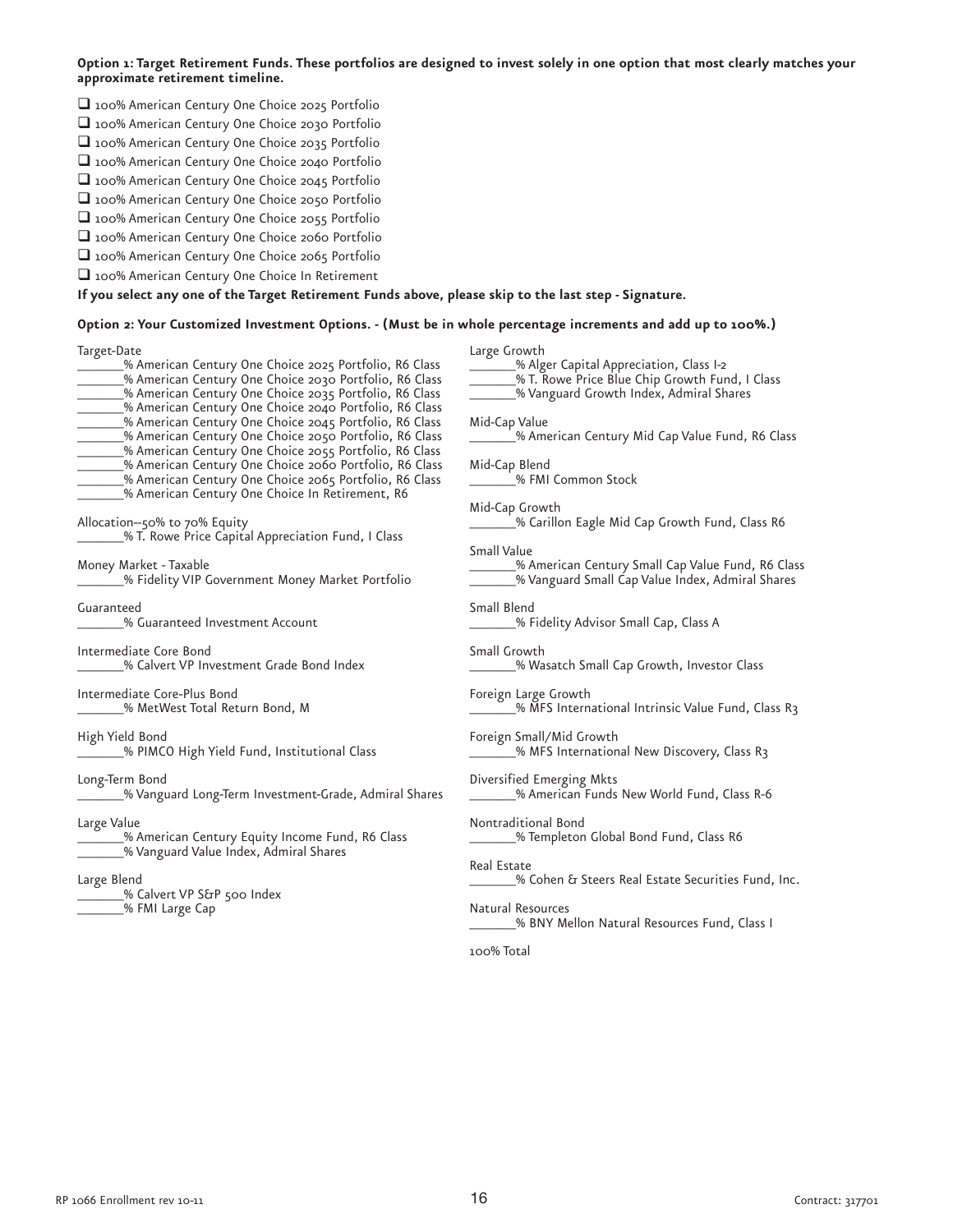By checking the box below, I am authorizing automatic portfolio rebalancing. I understand this option will remain in effect until I notify Ameritas Life Insurance Corp. otherwise.

- $\Box$  Automatic Portfolio Rebalancing quarterly based on calendar end date
- $\Box$  Automatic Portfolio Rebalancing semiannually based on calendar end date
- $\Box$  Automatic Portfolio Rebalancing annually based on calendar end date

Account Rebalance

 $\Box$  By checking this box, I am authorizing a one-time account rebalance of my existing account balance according to the investment allocations selected on this form.

PLEASE NOTE: Your portfolio will be rebalanced as soon as administratively possible after receipt of this form by Ameritas Life Insurance Corp., PO Box 385017, Birmingham, AL 35238-5017.

# Step 5: Signature (Please sign below and return this completed form to your Employer.)

NOTE: To help ensure you receive accurate reports that reflect the correct investment of the contributions made to the plan on your behalf, please review all reports regularly and report any discrepancy to us immediately.

Participant's Signature Date and Social Security Number Date Date Date Date

\_ \_\_\_\_\_\_\_\_\_\_\_\_\_\_\_\_\_\_\_\_\_\_\_\_\_\_\_\_\_\_\_\_\_\_\_\_\_\_\_\_\_\_\_\_\_ \_ \_\_\_\_\_\_\_\_\_